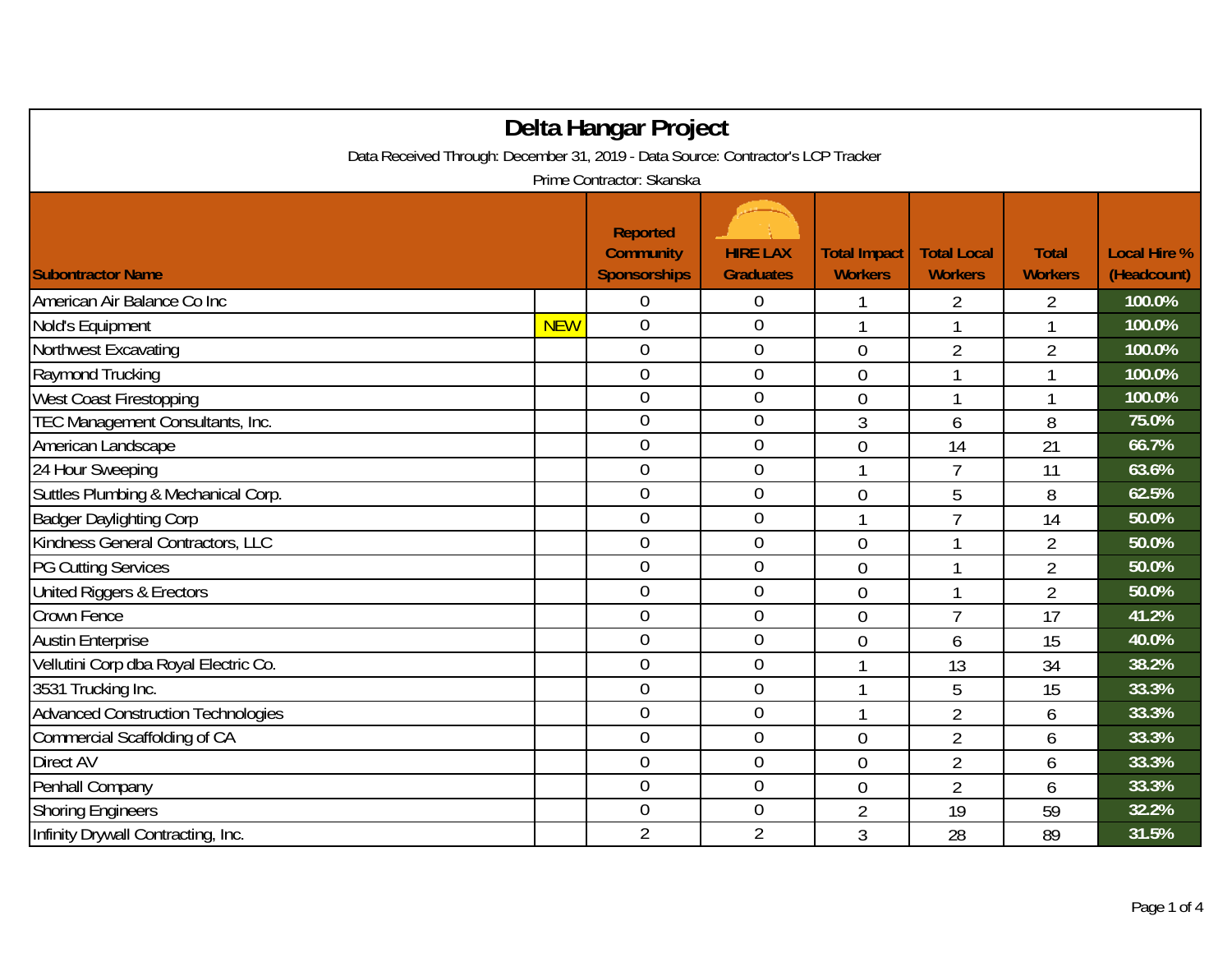| Delta Hangar Project<br>Data Received Through: December 31, 2019 - Data Source: Contractor's LCP Tracker |  |                                                     |                                     |                                       |                                      |                                |                                    |  |  |
|----------------------------------------------------------------------------------------------------------|--|-----------------------------------------------------|-------------------------------------|---------------------------------------|--------------------------------------|--------------------------------|------------------------------------|--|--|
| Prime Contractor: Skanska                                                                                |  |                                                     |                                     |                                       |                                      |                                |                                    |  |  |
| <b>Subontractor Name</b>                                                                                 |  | <b>Reported</b><br><b>Community</b><br>Sponsorships | <b>HIRE LAX</b><br><b>Graduates</b> | <b>Total Impact</b><br><b>Workers</b> | <b>Total Local</b><br><b>Workers</b> | <b>Total</b><br><b>Workers</b> | <b>Local Hire %</b><br>(Headcount) |  |  |
| <b>Triumph Painting</b>                                                                                  |  | 0                                                   | $\boldsymbol{0}$                    |                                       | 10                                   | 32                             | 31.3%                              |  |  |
| Gectwo, Inc.                                                                                             |  | $\overline{0}$                                      | $\mathbf 0$                         | $\overline{2}$                        | 5                                    | 17                             | 29.4%                              |  |  |
| <b>GGG Demolition</b>                                                                                    |  | $\overline{0}$                                      | $\overline{0}$                      | $\overline{2}$                        | 10                                   | 34                             | 29.4%                              |  |  |
| Martinez Steel Corporation                                                                               |  | $\boldsymbol{0}$                                    | $\boldsymbol{0}$                    | $\overline{2}$                        | 20                                   | 70                             | 28.6%                              |  |  |
| Merli Concrete Pumping                                                                                   |  | $\overline{0}$                                      | $\overline{0}$                      | $\overline{0}$                        | $\overline{2}$                       | $\overline{7}$                 | 28.6%                              |  |  |
| <b>Concrete Coring Company</b>                                                                           |  | $\overline{0}$                                      | $\mathbf 0$                         | $\overline{0}$                        | 3                                    | 11                             | 27.3%                              |  |  |
| J Colavin & Son, Inc.                                                                                    |  | $\overline{0}$                                      | $\boldsymbol{0}$                    | $\overline{0}$                        | 3                                    | 11                             | 27.3%                              |  |  |
| Gonsalves & Santucci dba Conco Pumping                                                                   |  | $\mathbf{1}$                                        | $\mathbf{1}$                        | $\overline{1}$                        | 37                                   | 139                            | 26.6%                              |  |  |
| <b>Griffith Company</b>                                                                                  |  | $\mathbf 0$                                         | $\mathbf 0$                         | 16                                    | 58                                   | 220                            | 26.4%                              |  |  |
| Eberhard                                                                                                 |  | $\overline{0}$                                      | $\mathbf 0$                         | 1                                     | 10                                   | 39                             | 25.6%                              |  |  |
| The M.S. Rouse Company                                                                                   |  | $\overline{0}$                                      | $\overline{0}$                      | $\overline{0}$                        | $\overline{2}$                       | 8                              | 25.0%                              |  |  |
| Aragon Construction Inc.                                                                                 |  | $\overline{0}$                                      | $\mathbf 0$                         | $\overline{2}$                        | $\overline{4}$                       | 17                             | 23.5%                              |  |  |
| Nor Cal Pipeline Services, Inc.                                                                          |  | $\overline{0}$                                      | $\overline{0}$                      | 1                                     | $\overline{7}$                       | 30                             | 23.3%                              |  |  |
| <b>Hayward Baker</b>                                                                                     |  | $\overline{0}$                                      | $\overline{0}$                      | 1                                     | 3                                    | 13                             | 23.1%                              |  |  |
| Building Electronic Controls, Inc.                                                                       |  | $\overline{0}$                                      | $\boldsymbol{0}$                    | $\overline{2}$                        | $\overline{2}$                       | 9                              | 22.2%                              |  |  |
| <b>Cupertino Electric</b>                                                                                |  | $\overline{0}$                                      | $\overline{0}$                      | 4                                     | 12                                   | 55                             | 21.8%                              |  |  |
| <b>Cosco Fire Protection</b>                                                                             |  | $\overline{0}$                                      | $\overline{0}$                      | $\overline{0}$                        | $\overline{4}$                       | 19                             | 21.1%                              |  |  |
| Rosendin                                                                                                 |  | $\overline{0}$                                      | $\overline{0}$                      | $\overline{2}$                        | 6                                    | 29                             | 20.7%                              |  |  |
| <b>Xcel Mechanical Systems</b>                                                                           |  | $\overline{0}$                                      | $\boldsymbol{0}$                    | $\overline{0}$                        | $\overline{7}$                       | 38                             | 18.4%                              |  |  |
| <b>MBI Excavation</b>                                                                                    |  | $\overline{0}$                                      | $\overline{0}$                      | 1                                     | $\overline{2}$                       | 11                             | 18.2%                              |  |  |
| SRD Engineering, Inc.                                                                                    |  | $\mathbf 0$                                         | $\boldsymbol{0}$                    | $\overline{2}$                        | 6                                    | 33                             | 18.2%                              |  |  |
| Veterans Engineering Services Inc                                                                        |  | $\overline{0}$                                      | $\overline{0}$                      | $\overline{0}$                        | $\overline{2}$                       | 11                             | 18.2%                              |  |  |
| The Herrick Corporation                                                                                  |  | $\overline{2}$                                      | $\boldsymbol{0}$                    | $\overline{2}$                        | 8                                    | 45                             | 17.8%                              |  |  |
| Masonry Concepts, Inc.                                                                                   |  | $\overline{0}$                                      | $\overline{0}$                      | $\overline{0}$                        | 3                                    | 17                             | 17.6%                              |  |  |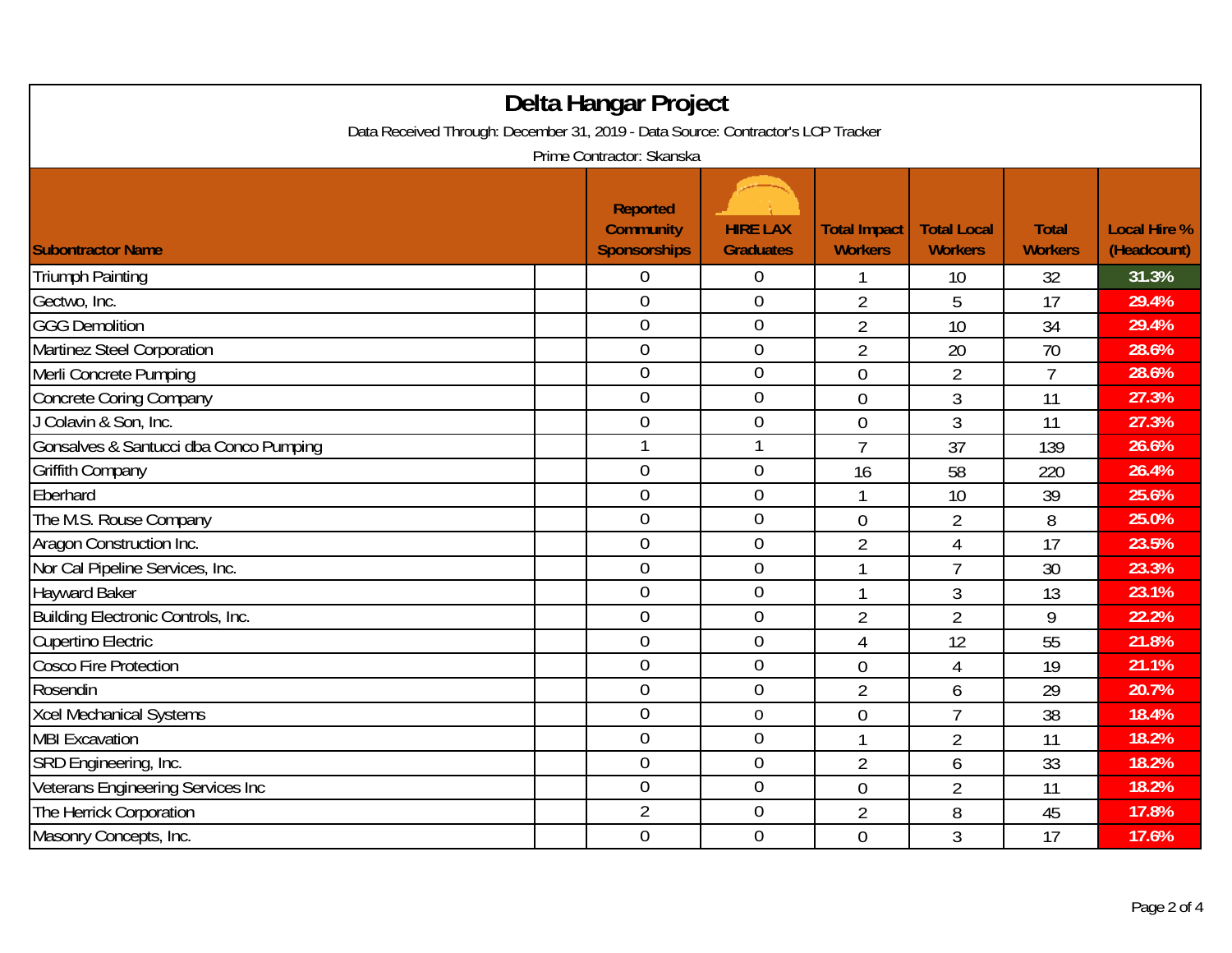| Delta Hangar Project                                                                                          |  |                                                            |                                     |                                       |                                      |                                |                                    |  |
|---------------------------------------------------------------------------------------------------------------|--|------------------------------------------------------------|-------------------------------------|---------------------------------------|--------------------------------------|--------------------------------|------------------------------------|--|
| Data Received Through: December 31, 2019 - Data Source: Contractor's LCP Tracker<br>Prime Contractor: Skanska |  |                                                            |                                     |                                       |                                      |                                |                                    |  |
| <b>Subontractor Name</b>                                                                                      |  | <b>Reported</b><br><b>Community</b><br><b>Sponsorships</b> | <b>HIRE LAX</b><br><b>Graduates</b> | <b>Total Impact</b><br><b>Workers</b> | <b>Total Local</b><br><b>Workers</b> | <b>Total</b><br><b>Workers</b> | <b>Local Hire %</b><br>(Headcount) |  |
| Century Sweeping, Inc.                                                                                        |  | 0                                                          | $\boldsymbol{0}$                    | $\overline{0}$                        |                                      | 6                              | 16.7%                              |  |
| McKeon Door West Inc                                                                                          |  | $\overline{0}$                                             | $\mathbf 0$                         | $\overline{0}$                        | $\mathbf{1}$                         | 6                              | 16.7%                              |  |
| Savala Equipment Company, Inc.                                                                                |  | $\overline{0}$                                             | $\mathbf 0$                         | $\overline{0}$                        | 1                                    | 6                              | 16.7%                              |  |
| FenceCorp Inc'                                                                                                |  | $\overline{0}$                                             | $\mathbf 0$                         | 1                                     | $\overline{2}$                       | 14                             | 14.3%                              |  |
| Gonsalves & Santucci, Inc. dba Conco                                                                          |  | $\overline{0}$                                             | $\mathbf 0$                         | $\overline{0}$                        | 1                                    | $\overline{7}$                 | 14.3%                              |  |
| Red Hawk Fence & Environmental Services                                                                       |  | $\overline{0}$                                             | $\mathbf 0$                         | $\overline{0}$                        | 1                                    | 8                              | 12.5%                              |  |
| Schroder Iron                                                                                                 |  | $\overline{0}$                                             | $\boldsymbol{0}$                    | $\overline{0}$                        | 1                                    | 8                              | 12.5%                              |  |
| R.J. Lalonde, Inc.                                                                                            |  | $\overline{0}$                                             | $\mathbf 0$                         | 1                                     | $\mathbf{1}$                         | 9                              | 11.1%                              |  |
| Mike Zarp, Inc.                                                                                               |  | $\overline{0}$                                             | $\boldsymbol{0}$                    | $\overline{2}$                        | $\overline{2}$                       | 20                             | 10.0%                              |  |
| <b>Adkan Engineers</b>                                                                                        |  | $\mathbf 0$                                                | $\boldsymbol{0}$                    | $\mathbf 0$                           | $\overline{0}$                       | $\overline{7}$                 | 0.0%                               |  |
| <b>Applied Engineering Concepts</b>                                                                           |  | $\overline{0}$                                             | $\mathbf 0$                         | 0                                     | $\overline{0}$                       | 4                              | 0.0%                               |  |
| <b>Assa Abloy Entrance Systems</b>                                                                            |  | $\overline{0}$                                             | $\mathbf 0$                         | 0                                     | $\overline{0}$                       | 1                              | 0.0%                               |  |
| B & I Equipment Rental LLC                                                                                    |  | $\overline{0}$                                             | $\mathbf 0$                         | $\overline{0}$                        | $\overline{0}$                       | 5                              | 0.0%                               |  |
| <b>BC Traffic Specialist</b>                                                                                  |  | $\overline{0}$                                             | $\mathbf 0$                         | $\overline{0}$                        | $\overline{0}$                       | $\overline{2}$                 | 0.0%                               |  |
| <b>Best Contracting Services</b>                                                                              |  | $\overline{0}$                                             | $\boldsymbol{0}$                    | $\overline{0}$                        | $\overline{0}$                       | 5                              | 0.0%                               |  |
| <b>Bill Higgins</b>                                                                                           |  | $\mathbf 0$                                                | $\mathbf 0$                         | $\overline{0}$                        | $\overline{0}$                       | 3                              | 0.0%                               |  |
| <b>Building Specialty Systems</b>                                                                             |  | $\overline{0}$                                             | $\overline{0}$                      | $\overline{0}$                        | $\overline{0}$                       | $\overline{2}$                 | 0.0%                               |  |
| <b>Crane Rental Service</b>                                                                                   |  | 0                                                          | $\mathbf 0$                         | $\overline{0}$                        | $\overline{0}$                       | 5                              | 0.0%                               |  |
| Davidson Laddison Inc dba Addision Equipment Rental                                                           |  | $\overline{0}$                                             | $\boldsymbol{0}$                    | $\overline{0}$                        | $\overline{0}$                       | $\overline{3}$                 | 0.0%                               |  |
| <b>ECCO Equipment Corporation</b>                                                                             |  | $\overline{0}$                                             | $\boldsymbol{0}$                    | $\overline{0}$                        | $\overline{0}$                       | 1                              | 0.0%                               |  |
| <b>Excalibur Well Services Corp</b>                                                                           |  | $\overline{0}$                                             | $\boldsymbol{0}$                    | $\overline{0}$                        | $\overline{0}$                       | 23                             | 0.0%                               |  |
| F & B Equipment LLC                                                                                           |  | $\overline{0}$                                             | $\mathbf 0$                         | 0                                     | $\overline{0}$                       | 1                              | 0.0%                               |  |
| Fine Grade Equipment, Inc.                                                                                    |  | $\mathbf 0$                                                | $\boldsymbol{0}$                    | $\mathbf 0$                           | $\overline{0}$                       | 1                              | 0.0%                               |  |
| G.B.H. Enterprises Inc                                                                                        |  | $\overline{0}$                                             | $\mathbf 0$                         | $\overline{0}$                        | $\overline{0}$                       | 1                              | 0.0%                               |  |